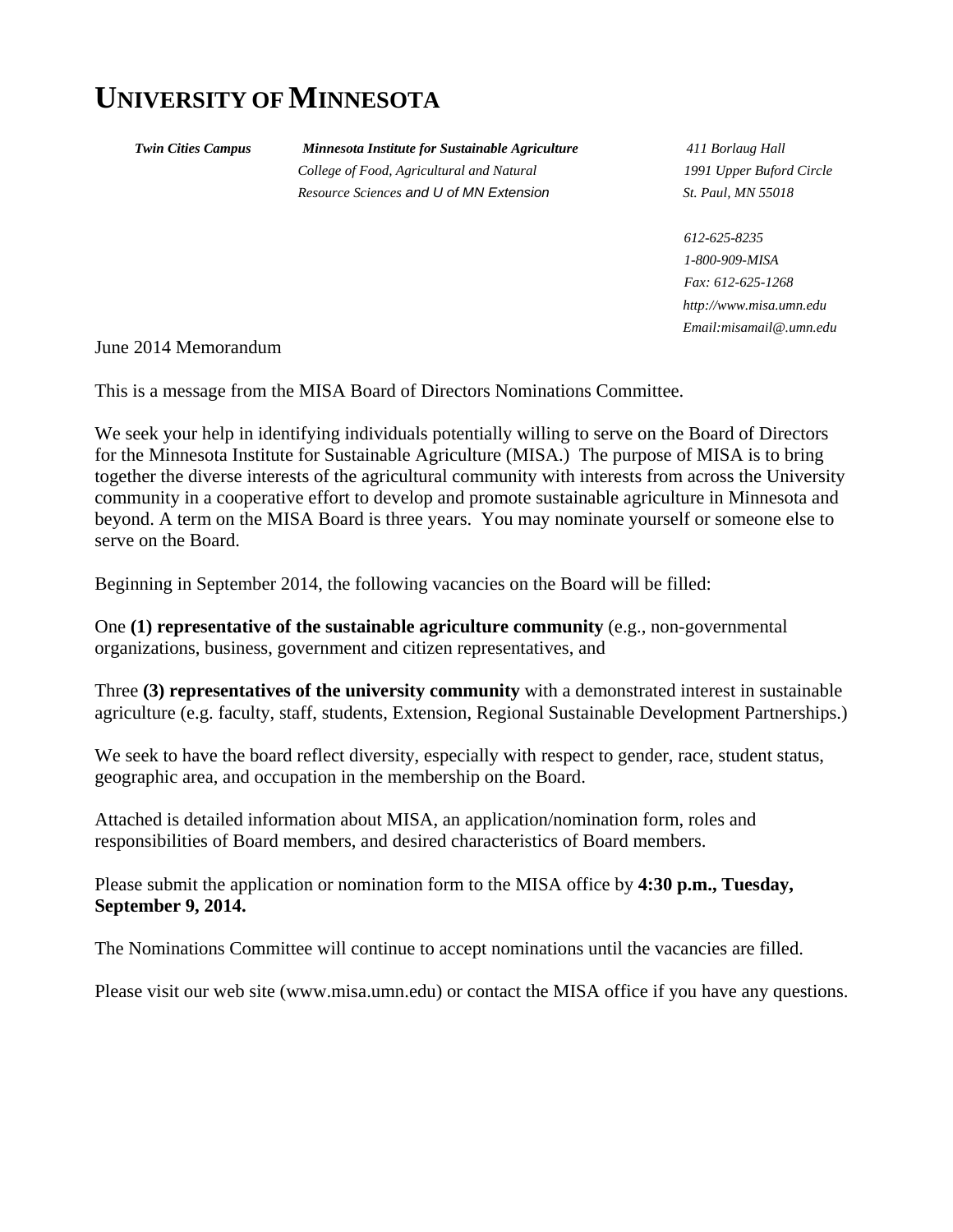## **MISA Board of Directors 2014 Application/Nominations Form**

| You may nominate yourself or someone else who meets the Desired Characteristics of Board                                                                                                                                                                                                                                                                           |
|--------------------------------------------------------------------------------------------------------------------------------------------------------------------------------------------------------------------------------------------------------------------------------------------------------------------------------------------------------------------|
| Name:                                                                                                                                                                                                                                                                                                                                                              |
| Address:                                                                                                                                                                                                                                                                                                                                                           |
|                                                                                                                                                                                                                                                                                                                                                                    |
|                                                                                                                                                                                                                                                                                                                                                                    |
| Position you would fill as a MISA Board Member:<br>University Community _____                                                                                                                                                                                                                                                                                      |
| 1. A resume, or brief statement of the applicant's or nominee's background.<br>2. A personal statement regarding your interest in serving on the MISA Board. Please address<br>your philosophy, knowledge and interest in citizen involvement and participation in<br>sustainable agriculture and in university - community partnerships. (Not to exceed one page) |
|                                                                                                                                                                                                                                                                                                                                                                    |

| $\sim \cdot$ |  |
|--------------|--|
|              |  |

Please return this form by mail, fax, in-person or email by **4:30 p.m. September 9, 2014**: Minnesota Institute for Sustainable Agriculture, U of MN, 411 Borlaug, 1991 Buford Circle, St. Paul, MN 55108 or FAX 612-625-1268, email: misamail@umn.edu. If you have questions or would like more information call us at 612-625-8235; or toll free at 800-909-MISA (6472)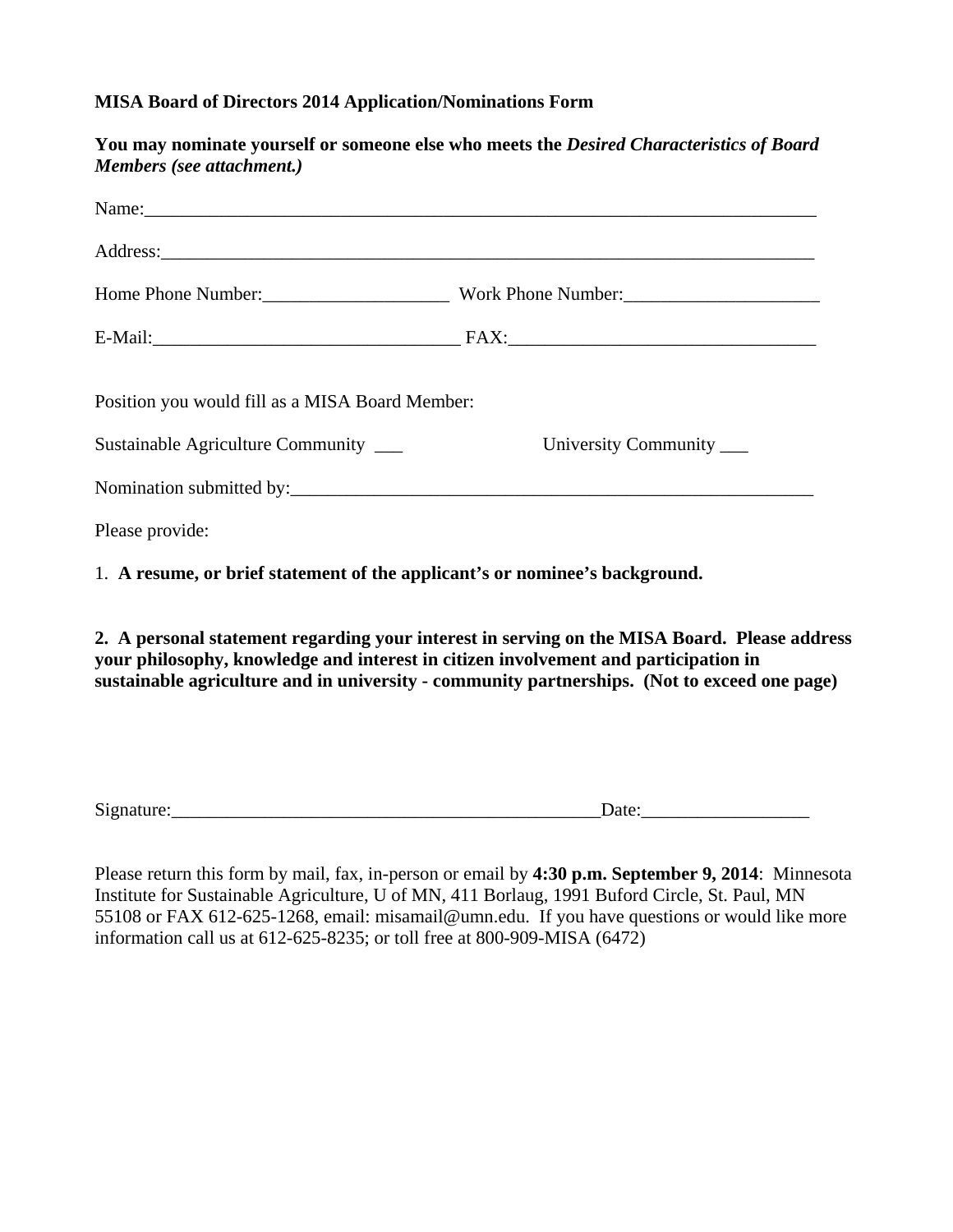## June 2014

## **About MISA**

The purpose of MISA is to bring together the diverse interests of the agricultural community with interests from across the University community in a cooperative effort to develop and promote sustainable agriculture in Minnesota and beyond.

MISA is an organization of the College of Food, Agricultural and Natural Resource Sciences (CFANS,) University of Minnesota Extension, and the Sustainers Coalition (SC.) The SC consists of the following organizations:

> Institute for Agriculture and Trade Policy Land Stewardship Project Minnesota Food Association Sustainable Farming Association of Minnesota The Minnesota Project

The Board consists of twelve to fifteen members. Membership on the Board shall reflect a 1/3 balance among: University representatives with a demonstrated interest in sustainable agriculture (e.g. faculty, staff, students, Extension, Regional Partnerships); sustainable agriculture practitioners (e.g. farmers and ranchers); and, representatives of the sustainable agriculture community (e.g., nongovernmental organizations, business, government and citizen representatives.) We seek to have the board reflect diversity, especially with respect to gender, race, student status, geographic area, and occupation in the membership of the Board and its committees.

For more information about serving on the Board of Directors, see the MISA web site (www.misa.umn.edu) or feel free to contact the MISA office at 1-800-909-6472; 612-625-8235 in the Metro area, or contact one of the current MISA Board members via the MISA office:

**Todd Arnold,** Dept of Fisheries, Wildlife & Conservation Biology, St. Paul **Phil Batalden**, Farmer, Lamberton **Atina Diffley,** Organic consultant, Famington **Marie Flanagan**, North Central Sustainable Agriculture Research & Education Program **Glen Hill**, Director, Minnesota Food Association **Loretta Jaus**, Farmer, Gibbon **Kris Johnson**, Dept of Conservation Biology, St. Paul **Rob King**, U of MN Faculty, Department of Applied Economics, St. Paul **Ramona Robinson-O'Brien** College of Saint Benedict & Saint John's University, St. Joseph **Julie Ristau**, Co-Director, On the Commons **Lisa Smiley,** Farmer, Cannon Falls **Okey Ukaga**, Regional Sustainable Development Partnerships, Woodbury **Aimee Witteman**, McKnight Foundation, St Paul **Dale Woodbeck,** Lakewinds Natural Foods Co-op, Excelsior **Vince Xiong**, Farmer, Plymouth